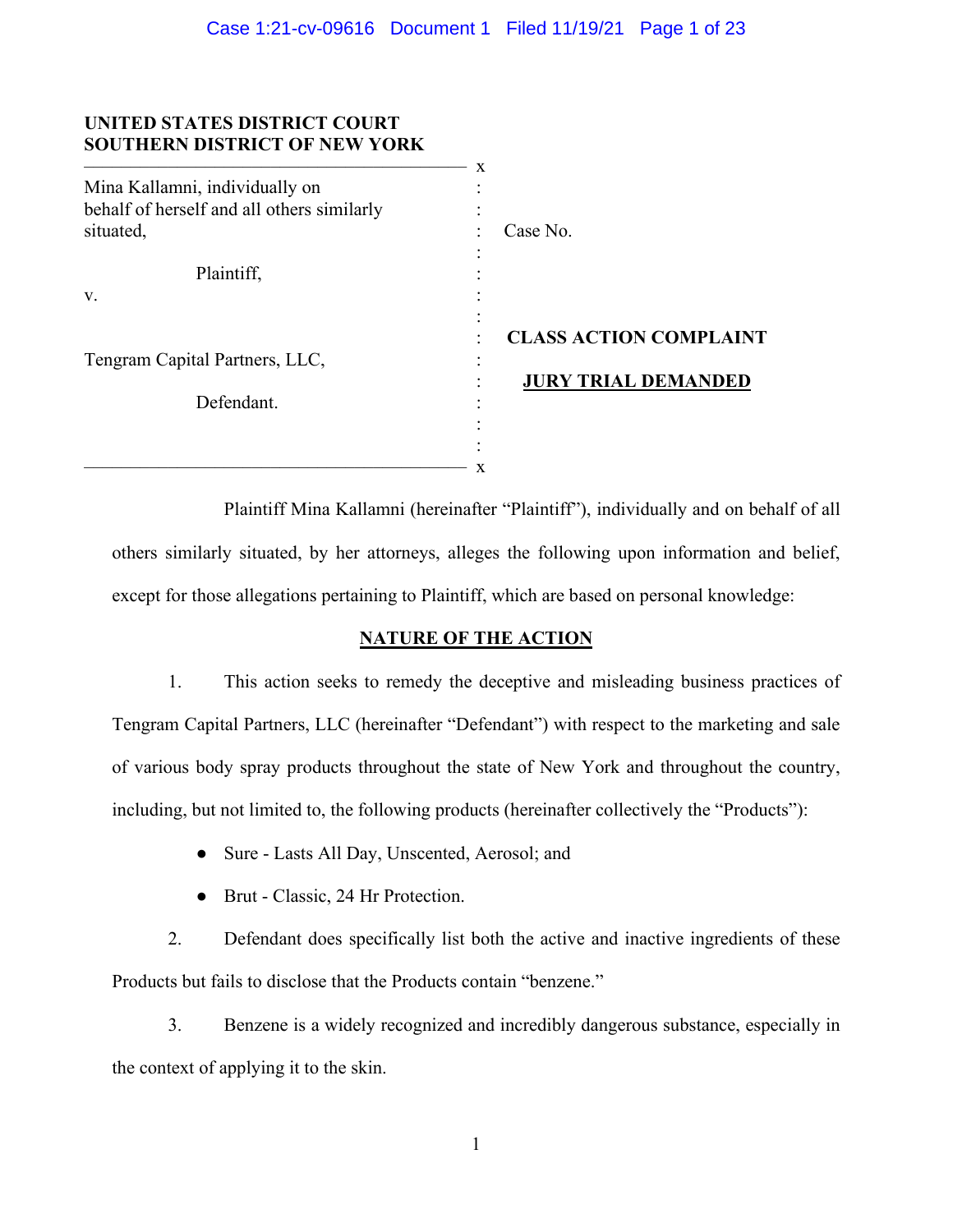### Case 1:21-cv-09616 Document 1 Filed 11/19/21 Page 2 of 23

4. Benzene has been recognized, acknowledged, and accepted as a well-known health hazard and human carcinogen for approximately a century.<sup>[1](#page-1-0)</sup>

5. For example, benzene is known to harm the bone marrow and long exposure can lead to blood cancer, such as leukemia.<sup>[2](#page-1-1)</sup>

6. Consumers like the Plaintiff trust manufacturers such as Defendant to sell Products that are safe and free from harmful known toxins, including benzene.

7. Plaintiff and those similarly situated (hereinafter "Class Members") certainly expect that the body spray they purchase will comply with its labeling and not contain any knowingly harmful substances like benzene.

8. Defendant specifically manufactures, sells, and distributes the Products using a marketing and advertising campaign centered around claims that appeal to health-conscious consumers.

9. Defendant's marketing and advertising campaign includes the one place that every consumer looks when purchasing a product—the packaging and labels themselves. Consumers expect the ingredient listing on the packaging and labels to accurately disclose the ingredients within the Products.

10. However, Defendant's advertising and marketing campaign is false, deceptive, and misleading because the Products contain benzene, which Defendant does not list or mention anywhere on the Products' packaging or labeling.

11. Plaintiff and Class Members relied on Defendant's misrepresentations and omissions of what is in the Products when they purchased them.

<span id="page-1-0"></span> $1 \text{ https://pubmed.ncbi.nlm.nih.gov/17718179/}$ 

<span id="page-1-1"></span><sup>2</sup> https://emergency.cdc.gov/agent/benzene/basics/facts.asp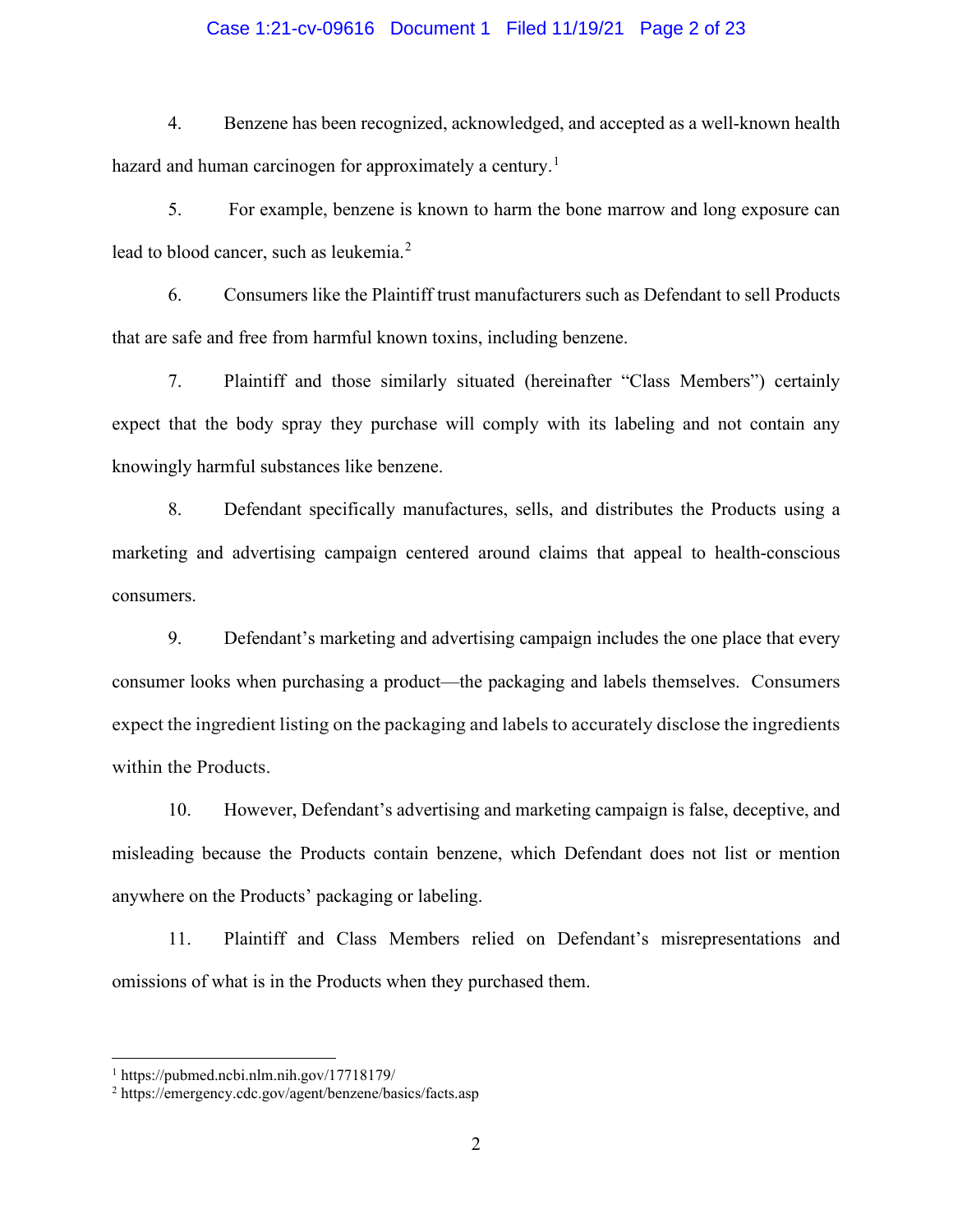#### Case 1:21-cv-09616 Document 1 Filed 11/19/21 Page 3 of 23

12. Consequently, Plaintiff and Class Members lost the entire benefit of their bargain when what they received was a body spray product contaminated with a known carcinogen.

13. That is because Defendant's Products containing a known human carcinogen have no value.

14. As set forth below, body spray products that contain benzene are in no way safe for humans and are entirely worthless.

15. Accordingly, Defendant's conduct violated and continues to violate, *inter alia*, New York General Business Law §§ 349 and 350. Defendant also breached and continues to breach its warranties regarding the Products and be unjustly enriched. Lastly, Plaintiff brings a claim for medical monitoring costs associated with testing, monitoring, and remediating the effects of their benzene exposure.

16. Plaintiff brings this action against Defendant on behalf of herself and Class Members who purchased the Products during the applicable statute of limitations period (the "Class Period").

#### **FACTUAL BACKGROUND**

17. Consumers have become increasingly concerned about the effects of synthetic and chemical ingredients in products that they and their family members put on and/or into their bodies. Companies such as Defendant have capitalized on consumers' desire for healthy and safe products, and indeed consumers are willing to pay, and have paid, a premium for these products.

18. Consumers lack the meaningful ability to test or independently ascertain or verify whether a product contains unsafe substances, such as benzene, especially at the point of sale, and therefore must and do rely on Defendant to truthfully and honestly report what the Products contain on the Products' packaging or labels.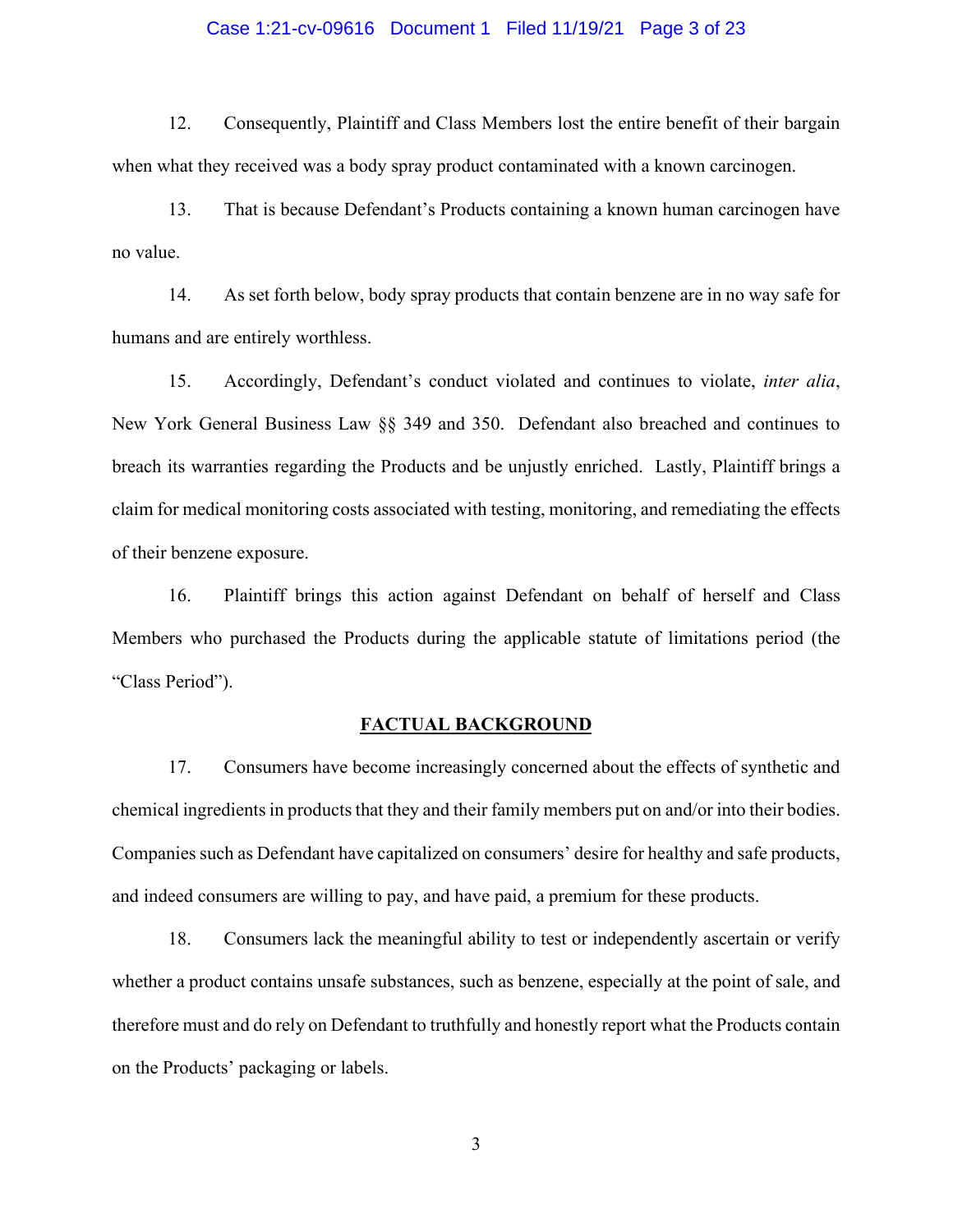### Case 1:21-cv-09616 Document 1 Filed 11/19/21 Page 4 of 23

19. When consumers look at the Products' packaging there is no mention of benzene. Benzene is not listed in the ingredients section, nor is there any warning about the inclusion (or even potential inclusion) of benzene in the Products. This leads reasonable consumers to believe that the Products do not contain dangerous chemicals like benzene.

20. However, despite this, the Products contain benzene.

 $21.$  21st century research has confirmed that there is no safe level of benzene exposure. $3$ 

22. Benzene has been recognized, acknowledged, and accepted as a well-known health hazard and human carcinogen for approximately a century.<sup>[4](#page-3-1)</sup>

23. The National Toxicology Program (hereinafter "NTP") has regarded benzene as "known to be a human carcinogen based on sufficient evidence of carcinogenicity from studies in humans."<sup>[5](#page-3-2)</sup> Benzene has also been "found to be carcinogenic to humans" by the International Agency for Research on Cancer (hereinafter "IARC").

24. According to the Center for Disease Control ("CDC"), benzene can cause severe health issues such as anemia, immune system damage, and cancer.<sup>[6](#page-3-3)</sup>

25. Direct benzene exposure through the skin is particularly concerning. For example, "[d]irect exposure of the eyes, skin, or lungs to benzene can cause tissue injury and irritation."[7](#page-3-4)

26. Research has revealed that benzene can be absorbed into the body through the lungs and across the skin.<sup>[8](#page-3-5)</sup> This makes benzene exposure from body sprays especially troubling because the spray is put directly onto the skin, with the remnants flying through the air likely to be at least

<span id="page-3-0"></span><sup>3</sup> https://www.annualreviews.org/doi/full/10.1146/annurev.publhealth.012809.103646

<span id="page-3-1"></span><sup>4</sup> https://pubmed.ncbi.nlm.nih.gov/17718179/

<span id="page-3-2"></span><sup>5</sup> https://ntp.niehs.nih.gov/ntp/roc/content/profiles/benzene.pdf

<span id="page-3-3"></span><sup>6</sup> https://emergency.cdc.gov/agent/benzene/basics/facts.asp

<span id="page-3-4"></span> $^7$  *Id.* 

<span id="page-3-5"></span><sup>8</sup> https://www.atsdr.cdc.gov/toxprofiles/tp3-c1.pdf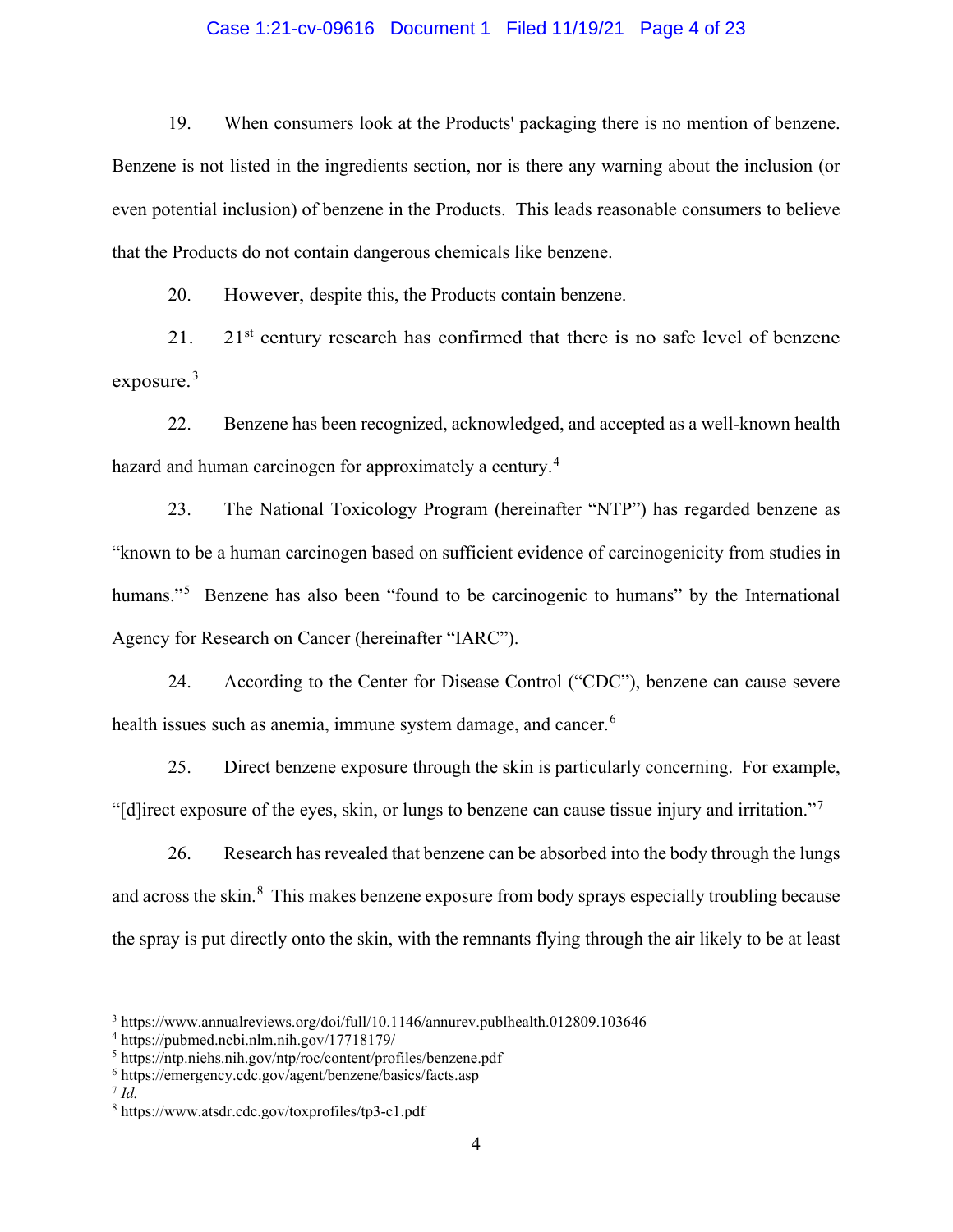#### Case 1:21-cv-09616 Document 1 Filed 11/19/21 Page 5 of 23

partially breathed in by the user and absorbed into their lungs. Thus, even a relatively low concentration limit can result in very high total benzene exposure.

27. This is why recent research revealing benzene in Defendant's Products is particularly concerning.

28. Valisure LLC recently published a study ("Study") that found that benzene has been found in many body sprays.<sup>[9](#page-4-0)</sup>

29. In addition to Plaintiff's own independent research, Valisure also found that Defendant's Products contained benzene.<sup>[10](#page-4-1)</sup>

30. The concerning part is that benzene exposure in the manufacturing process can be specifically avoided so that the Products could have absolutely no benzene in them.<sup>[11](#page-4-2)</sup>

31. Therefore, Defendant's false, misleading, omissions, and deceptive misrepresentations regarding the ingredients of the Products are likely to continue to deceive and mislead reasonable consumers and the public, as they have already deceived and misled Plaintiff and the Class Members.

32. Defendant's concealment was material and intentional because people are concerned with what is in the products that they are putting onto and into their bodies. Consumers such as Plaintiff and the Class Members are influenced by the ingredients listed. Defendant knows that if it had not omitted that the Products contained benzene, then Plaintiff and the Class would not have purchased the Products at all.

<span id="page-4-1"></span><span id="page-4-0"></span><sup>9</sup> https://www.valisure.com/wp-content/uploads/Valisure-FDA-Citizen-Petition-on-Body-Spray-v4.0-3.pdf  $10 \overrightarrow{Id}$ 

<span id="page-4-2"></span><sup>11</sup> *Id*. at 1.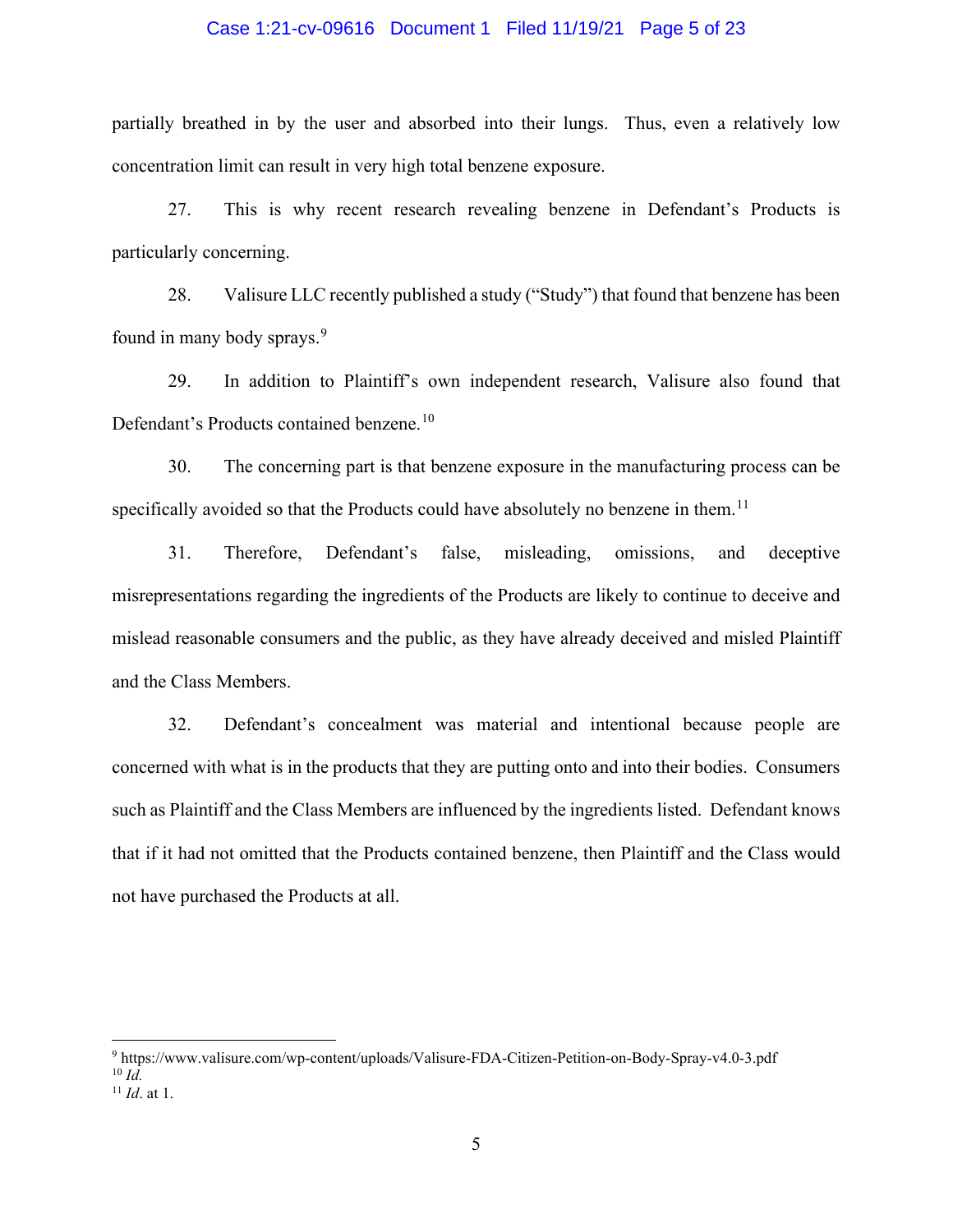#### **JURISDICTION AND VENUE**

33. This Court has subject matter jurisdiction under the Class Action Fairness Act, 28 U.S.C. section §1332(d) in that (1) this is a class action involving more than 100 class members; (2) Plaintiff is a citizen of New York, Tengram Capital Partners, LLC is a citizen of the state of Connecticut; and (3) the amount in controversy is in excess of \$5,000,000, exclusive of interests and costs.

34. This Court has personal jurisdiction over Defendant because Defendant conducts and transacts business in the state of New York, contracts to supply goods within the state of New York, and supplies goods within the state of New York.

35. Venue is proper because Plaintiff and many Class Members reside in the Southern District of New York, and throughout the state of New York. A substantial part of the events or omissions giving rise to the Classes' claims occurred in this district.

#### **PARTIES**

#### **Plaintiff**

36. Plaintiff Mina Kallamni is a citizen and resident of the state of New York. During the applicable statute of limitations period, Plaintiff purchased Defendant's Products that contained benzene, including, but not limited to, Sure - Lasts All Day, Unscented, Aerosol.

37. Had Defendant not made the false, misleading, and deceptive representations and omissions regarding the Products containing benzene, Plaintiff would not have been willing to purchase the Products. Plaintiff purchased, purchased more of, and/or paid more for, the Products than she would have had she known the truth about the Products. The Products Plaintiff received were worthless because they contain the known carcinogen benzene. Accordingly, Plaintiff was injured in fact and lost money as a result of Defendant's improper conduct.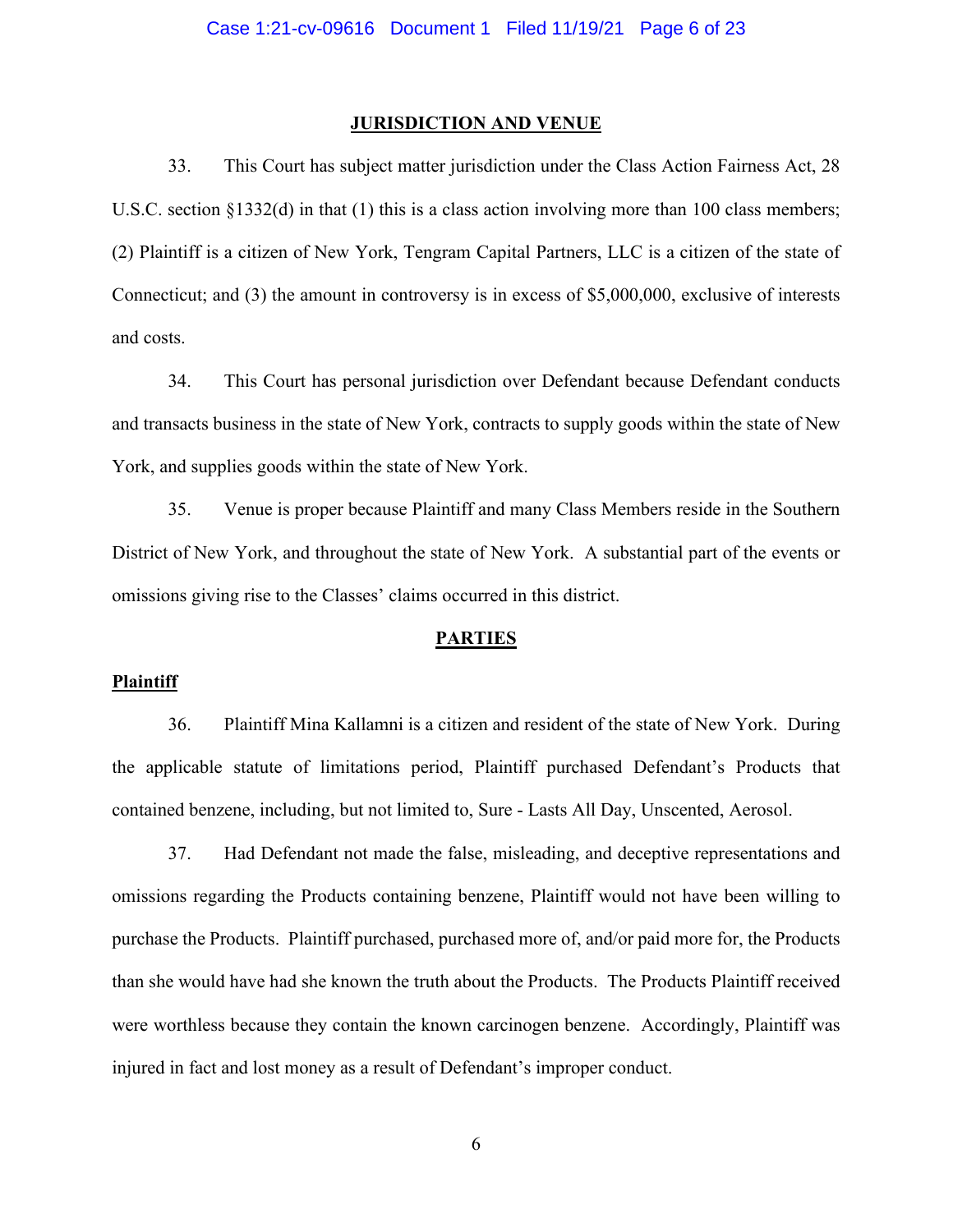## **Defendant**

38. Defendant, Tengram Capital Partners, LLC, is a domestic corporation with its headquarters and principal place of business located in Westport, Connecticut. Tengram Capital Partners, LLC conducts business throughout the United States, including this district. Tengram Capital Partners, LLC's line of body spray products, including Products purchased by Plaintiff and Class Members, are available at retail stores throughout New York and the United States. Defendant created and/or authorized the false, misleading, and deceptive manufacturing, marketing, advertising, and distributing of the Products.

#### **CLASS ALLEGATIONS**

39. Plaintiff brings this matter on behalf of herself and those similarly situated. As detailed at length in this Complaint, Defendant orchestrated deceptive marketing and labeling practices. Defendant's customers were uniformly impacted by and exposed to this misconduct. Accordingly, this Complaint is uniquely situated for class-wide resolution, including injunctive relief.

40. The Class is defined as all consumers who purchased the Products anywhere in the United States during the Class Period.

41. Plaintiff also seeks certification, to the extent necessary or appropriate, of a subclass of individuals who purchased the Products in the state of New York at any time during the Class Period (the "New York Subclass").

42. The Class and New York Subclass shall be referred to collectively throughout the Complaint as the Class.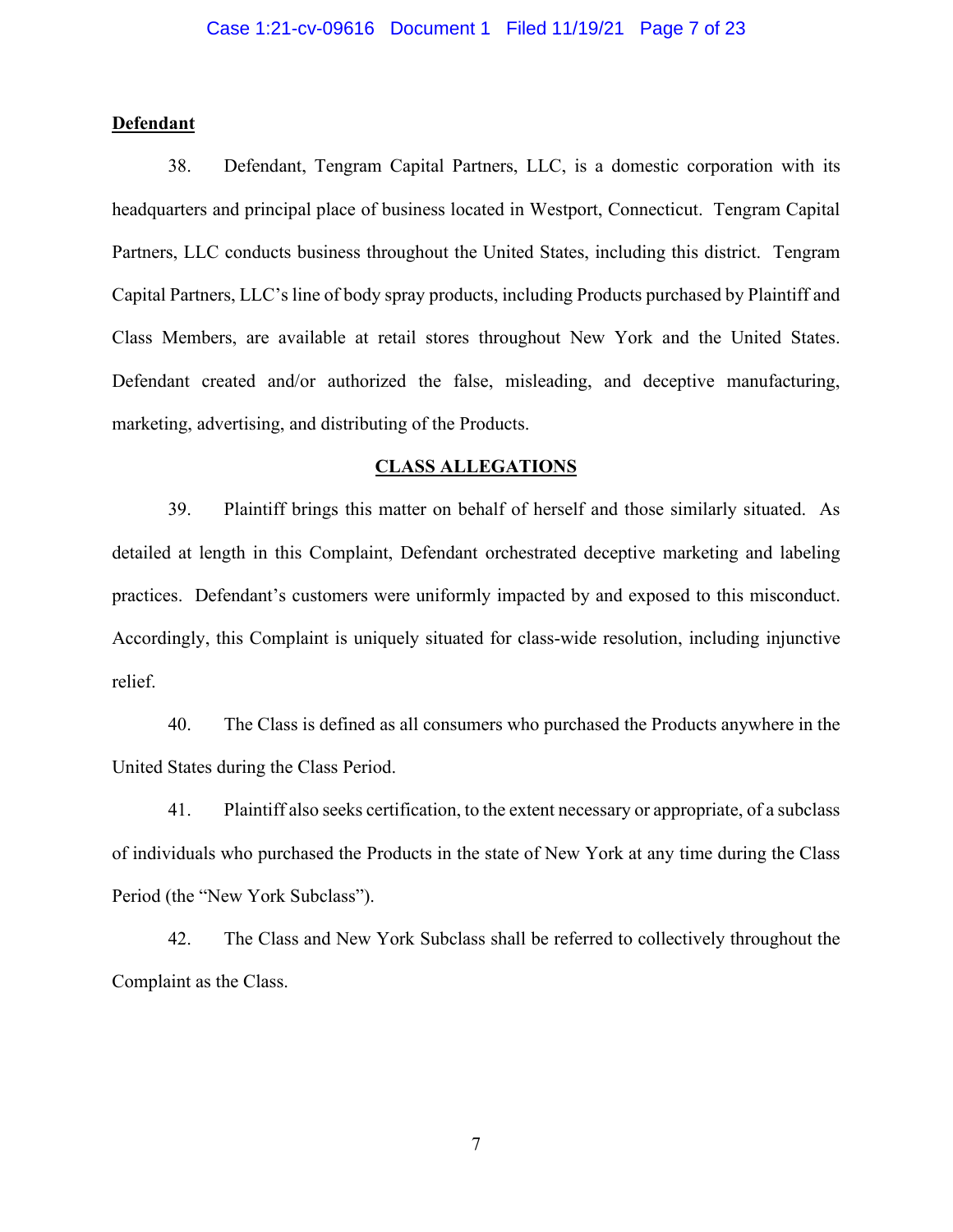### Case 1:21-cv-09616 Document 1 Filed 11/19/21 Page 8 of 23

43. The Class is properly brought and should be maintained as a class action under Rule 23(a), satisfying the class action prerequisites of numerosity, commonality, typicality, and adequacy because:

44. Numerosity: Class Members are so numerous that joinder of all members is impracticable. Plaintiff believes that there are thousands of consumers in the Class and the New York Subclass who are Class Members as described above who have been damaged by Defendant's deceptive and misleading practices.

45. Commonality: The questions of law and fact common to the Class Members which predominate over any questions which may affect individual Class Members include, but are not limited to:

- a. Whether Defendant is responsible for the conduct alleged herein which was uniformly directed at all consumers who purchased the Products;
- b. Whether Defendant's misconduct set forth in this Complaint demonstrates that Defendant has engaged in unfair, fraudulent, or unlawful business practices with respect to the advertising, marketing, and sale of their Products;
- c. Whether Defendant made false and/or misleading statements and omissions to the Class and the public concerning the contents of their Products;
- d. Whether Defendant's false and misleading statements and omissions concerning its Products were likely to deceive the public; and
- e. Whether Plaintiff and the Class are entitled to money damages under the same causes of action as the other Class Members?

46. Typicality: Plaintiff is a member of the Class. Plaintiff's claims are typical of the claims of each Class Member in that every member of the Class was susceptible to the same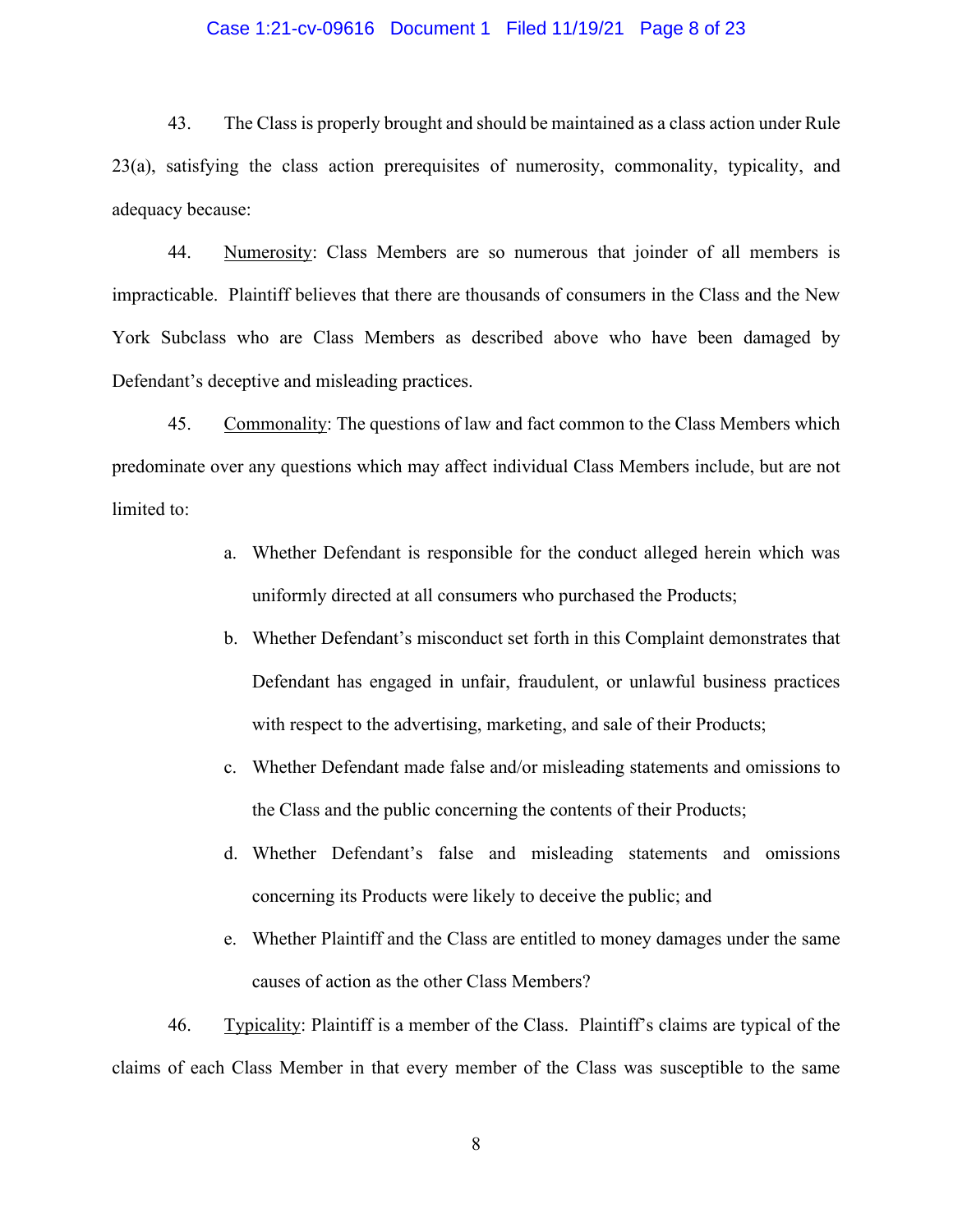#### Case 1:21-cv-09616 Document 1 Filed 11/19/21 Page 9 of 23

deceptive, misleading conduct and purchased Defendant's Products. Plaintiff is entitled to relief under the same causes of action as the other Class Members.

47. Adequacy: Plaintiff is an adequate Class representative because her interests do not conflict with the interests of the Class Members she seeks to represent, her consumer fraud claims are common to all members of the Class, she has a strong interest in vindicating her rights, she has retained counsel competent and experienced in complex class action litigation, and counsel intends to vigorously prosecute this action.

48. Predominance: Pursuant to Rule 23(b)(3), common issues of law and fact identified above predominate over any other questions affecting only individual members of the Class. The Class issues fully predominate over any individual issues because no inquiry into individual conduct is necessary; all that is required is a narrow focus on Defendant's deceptive and misleading marketing and labeling practices.

49. Superiority: A class action is superior to the other available methods for the fair and efficient adjudication of this controversy because:

> a. The joinder of thousands of individual Class Members is impracticable, cumbersome, unduly burdensome, and a waste of judicial and/or litigation resources;

> b. The individual claims of the Class Members may be relatively modest compared with the expense of litigating the claims, thereby making it impracticable, unduly burdensome, and expensive—if not totally impossible—to justify individual actions;

> c. When Defendant's liability has been adjudicated, all Class Members' claims can be determined by the Court and administered efficiently in a manner far less burdensome and expensive than if it were attempted through filing, discovery, and trial of all individual cases;

> d. This class action will promote orderly, efficient, expeditious, and appropriate adjudication and administration of Class claims;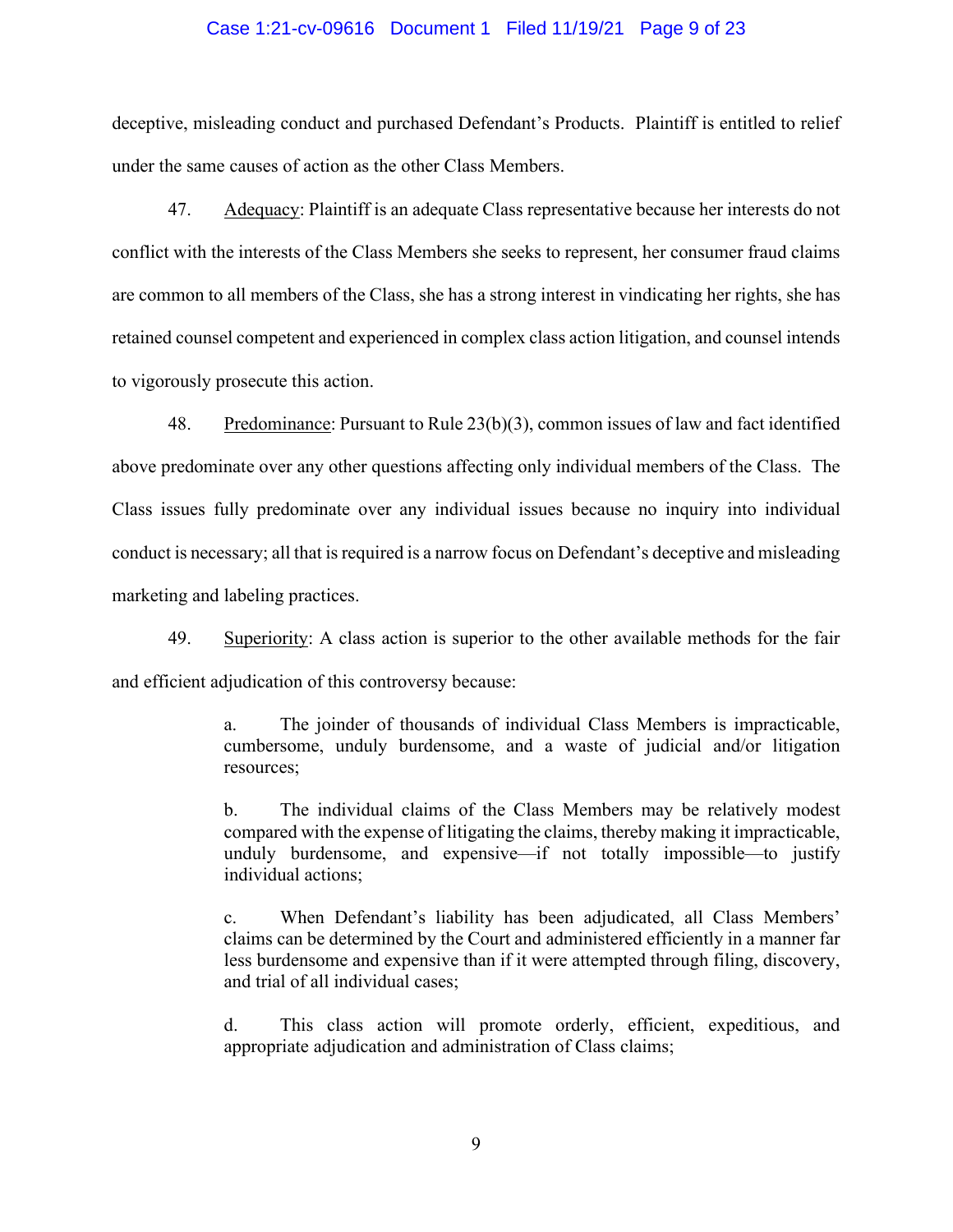e. Plaintiff knows of no difficulty to be encountered in the management of this action that would preclude its maintenance as a class action;

f. This class action will assure uniformity of decisions among Class Members;

g. The Class is readily definable and prosecution of this action as a class action will eliminate the possibility of repetitious litigation;

h. Class Members' interests in individually controlling the prosecution of separate actions is outweighed by their interest in efficient resolution by single class action; and

i. It would be desirable to concentrate in this single venue the litigation of all Class Members who were induced by Defendant's uniform false advertising to purchase its Products.

50. Accordingly, this Class is properly brought and should be maintained as a class action under Rule 23(b)(3) because questions of law or fact common to Class Members predominate over any questions affecting only individual members, and because a class action is superior to other available methods for fairly and efficiently adjudicating this controversy.

## **INJUNCTIVE CLASS RELIEF**

51. Rules  $23(b)(1)$  and (2) contemplate a class action for purposes of seeking classwide injunctive relief. Here, Defendant has engaged in conduct resulting in misleading consumers about ingredients in its Products. Since Defendant's conduct has been uniformly directed at all consumers in the United States, and the conduct continues presently, injunctive relief on a classwide basis is a viable and suitable solution to remedy Defendant's continuing misconduct. Plaintiff would purchase the Products again if they did not include benzene.

52. The injunctive Class is properly brought and should be maintained as a class action under Rule 23(a), satisfying the class action prerequisites of numerosity, commonality, typicality, and adequacy because: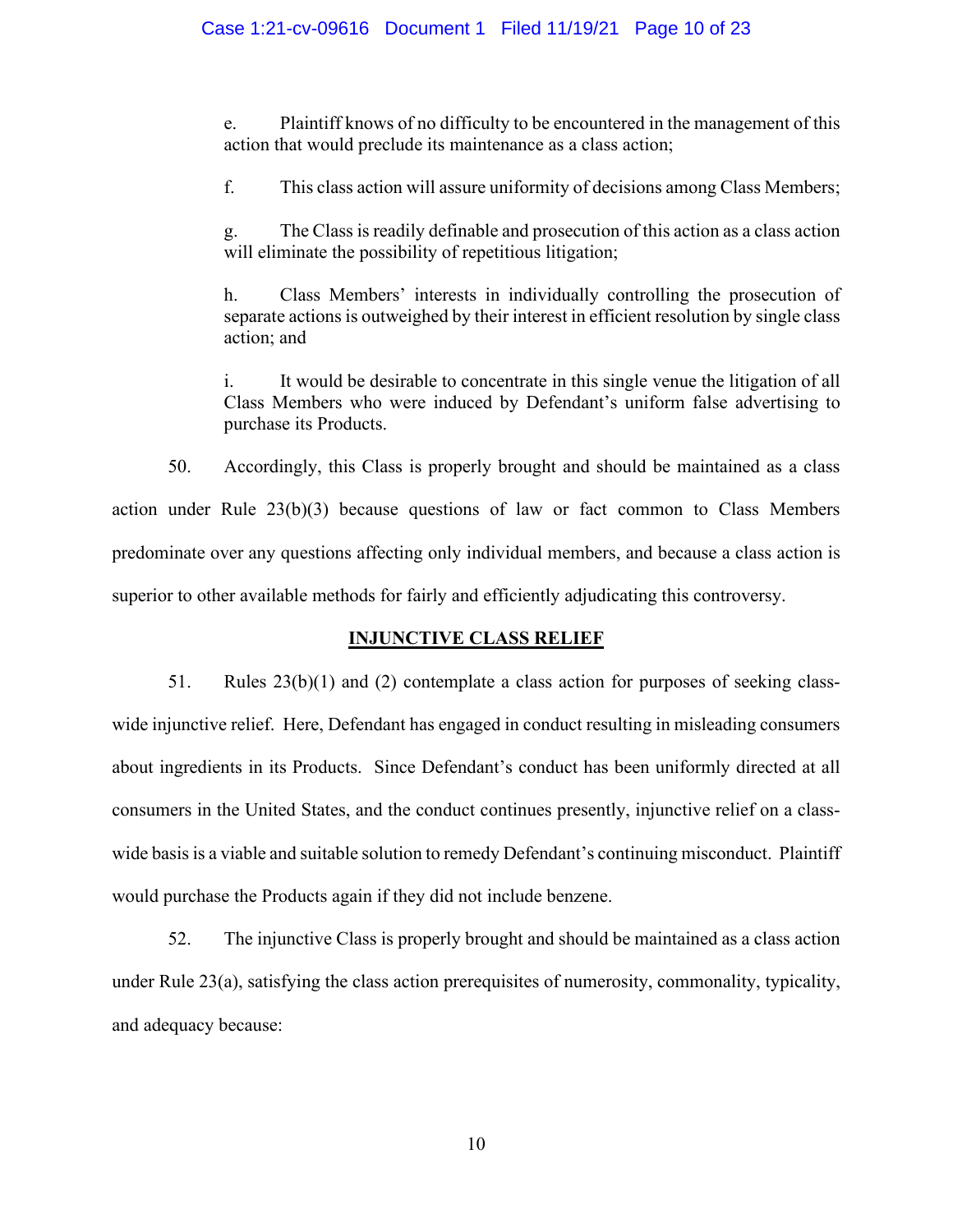a. Numerosity: Individual joinder of the injunctive Class Members would be wholly impracticable. Defendant's Products have been purchased by thousands of people throughout the United States.

b. Commonality: Questions of law and fact are common to members of the Class. Defendant's misconduct was uniformly directed at all consumers. Thus, all members of the Class have a common cause against Defendant to stop its misleading conduct through an injunction. Since the issues presented by this injunctive Class deal exclusively with Defendant's misconduct, resolution of these questions would necessarily be common to the entire Class. Moreover, there are common questions of law and fact inherent in the resolution of the proposed injunctive class, including, *inter alia*:

- i. Resolution of the issues presented in the  $23(b)(3)$  class;
- ii. Whether members of the Class will continue to suffer harm by virtue of Defendant's deceptive product marketing and labeling; and
- iii. Whether, on equitable grounds, Defendant should be prevented from continuing to deceptively mislabel its Products?

c. Typicality: Plaintiff's claims are typical of the claims of the injunctive Class because her claims arise from the same course of conduct (i.e., Defendant's deceptive and misleading marketing, labeling, and advertising practices). Plaintiff is a typical representative of the Class because, like all members of the injunctive Class, she purchased Defendant's Products which were sold unfairly and deceptively to consumers throughout the United States.

d. Adequacy: Plaintiff will fairly and adequately represent and protect the interests of the injunctive Class. Her consumer protection claims are common to all members of the injunctive Class and she has a strong interest in vindicating her rights. In addition, Plaintiff and the Class are represented by counsel who are competent and experienced in both consumer protection and class action litigation.

53. Plaintiff seeks injunctive relief on behalf of the Class Members on grounds

generally applicable to the entire injunctive Class and Defendant has acted or refused to act in a manner that applies generally to the injunctive Class (i.e., Defendant has marketed its Products using the same misleading and deceptive labeling to all of the Class Members).

54. Plaintiff also seeks to include an injunction to require the implementation and funding of a blood serum testing program for the Plaintiff and Class Members to test for the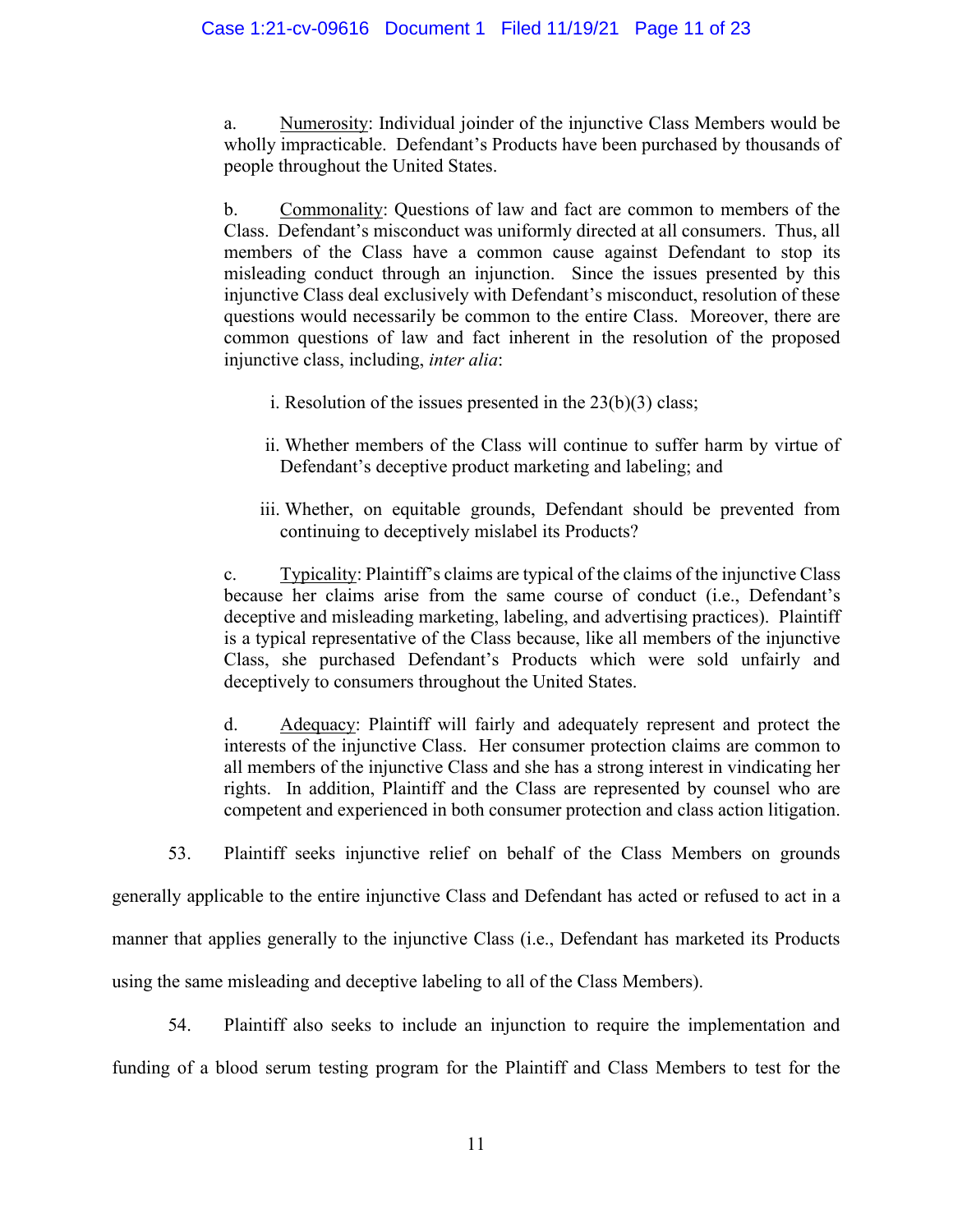#### Case 1:21-cv-09616 Document 1 Filed 11/19/21 Page 12 of 23

presence of benzene in their blood serum; and the implementation and funding of a medical monitoring program for Plaintiff and Class Members sufficient to monitor Plaintiff and Class Members' health to ensure they are adequately monitored for the harmful effects of benzene in the human body.

55. Any final injunctive relief or declaratory relief would benefit the entire injunctive Class as Defendant would be prevented from continuing its misleading and deceptive marketing practices and would be required to honestly disclose to consumers the true nature of the contents of its Products.

## **CLAIMS**

# **FIRST CAUSE OF ACTION VIOLATION OF NEW YORK GBL § 349 (On Behalf of Plaintiff and New York Subclass Members)**

56. Plaintiff repeats and realleges each and every allegation contained in all the foregoing paragraphs as if fully set forth herein.

57. New York General Business Law Section 349 ("GBL § 349") declares unlawful "[d]eceptive acts or practices in the conduct of any business, trade, or commerce or in the furnishing of any service in this state . . ."

58. The conduct of Defendant alleged herein constitutes recurring, "unlawful" deceptive acts and practices in violation of GBL § 349, and as such, Plaintiff and the New York Subclass Members seek monetary damages against Defendant, enjoining it from inaccurately describing, labeling, marketing, and promoting its Products.

59. There is no adequate remedy at law.

60. Defendant misleadingly, inaccurately, and deceptively advertises and markets its Products to consumers.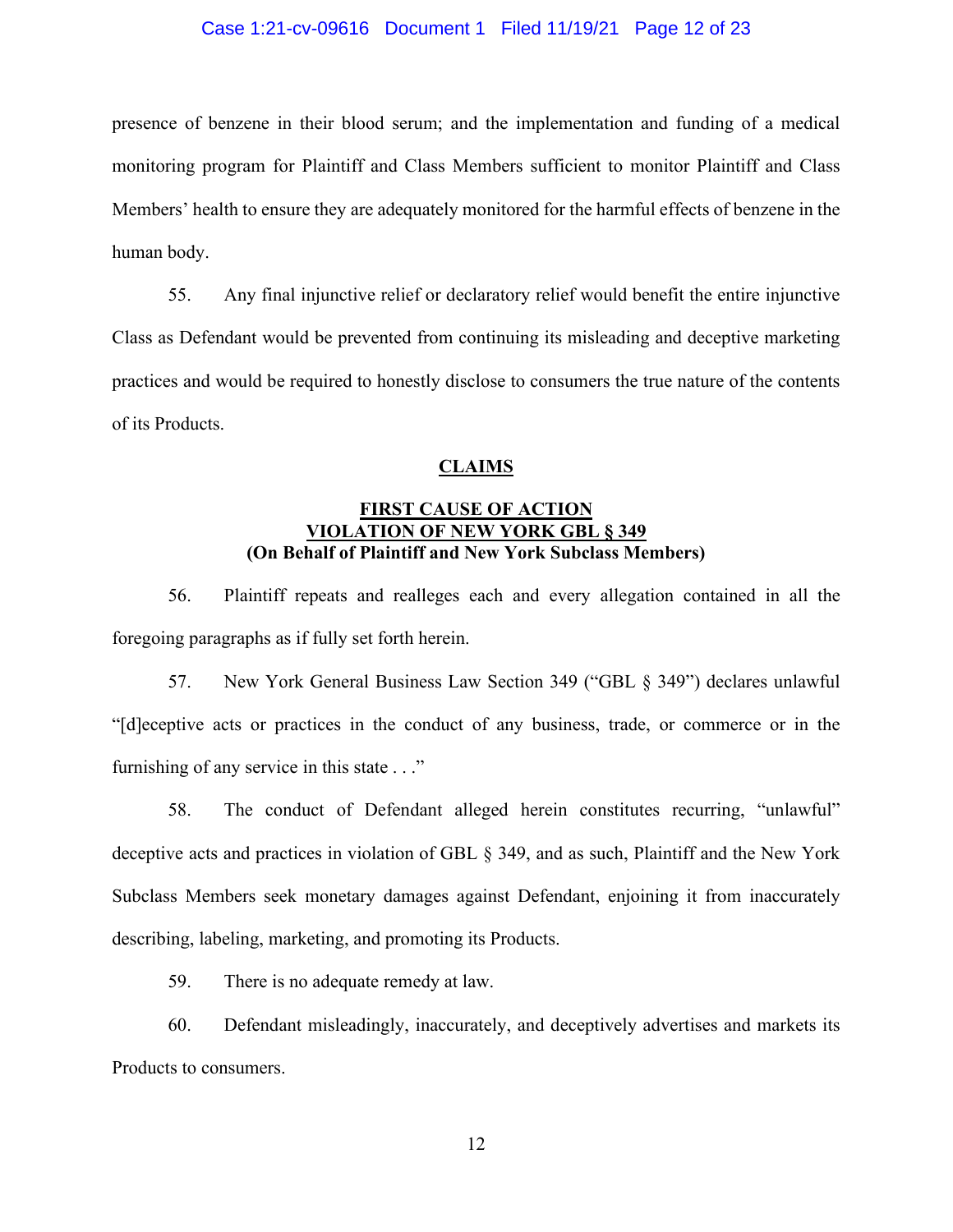## Case 1:21-cv-09616 Document 1 Filed 11/19/21 Page 13 of 23

61. Defendant's improper consumer-oriented conduct—including failing to disclose that the Products have benzene—is misleading in a material way in that it, *inter alia*, induced Plaintiff and the New York Subclass Members to purchase Defendant's Products and to use the Products when they otherwise would not have. Defendant made the untrue and/or misleading statements and omissions willfully, wantonly, and with reckless disregard for the truth.

62. Plaintiff and the New York Subclass Members have been injured inasmuch as they purchased products that were mislabeled, unhealthy, and entirely worthless. Accordingly, Plaintiff and the New York Subclass Members received less than what they bargained and paid for.

63. Defendant's advertising and Products' packaging and labeling induced Plaintiff and the New York Subclass Members to buy Defendant's Products.

64. Defendant's deceptive and misleading practices constitute a deceptive act and practice in the conduct of business in violation of New York General Business Law §349(a) and Plaintiff and the New York Subclass Members have been damaged thereby.

65. As a result of Defendant's recurring, "unlawful" deceptive acts and practices, Plaintiff and the New York Subclass Members are entitled to monetary, statutory, compensatory, treble and punitive damages, restitution, and disgorgement of all moneys obtained by means of Defendant's unlawful conduct, interest, and attorneys' fees and costs.

# **SECOND CAUSE OF ACTION VIOLATION OF NEW YORK GBL § 350 (On Behalf of Plaintiff and the New York Subclass Members)**

66. Plaintiff repeats and realleges each and every allegation contained in all the foregoing paragraphs as if fully set forth herein.

67. N.Y. Gen. Bus. Law § 350 provides, in part, as follows: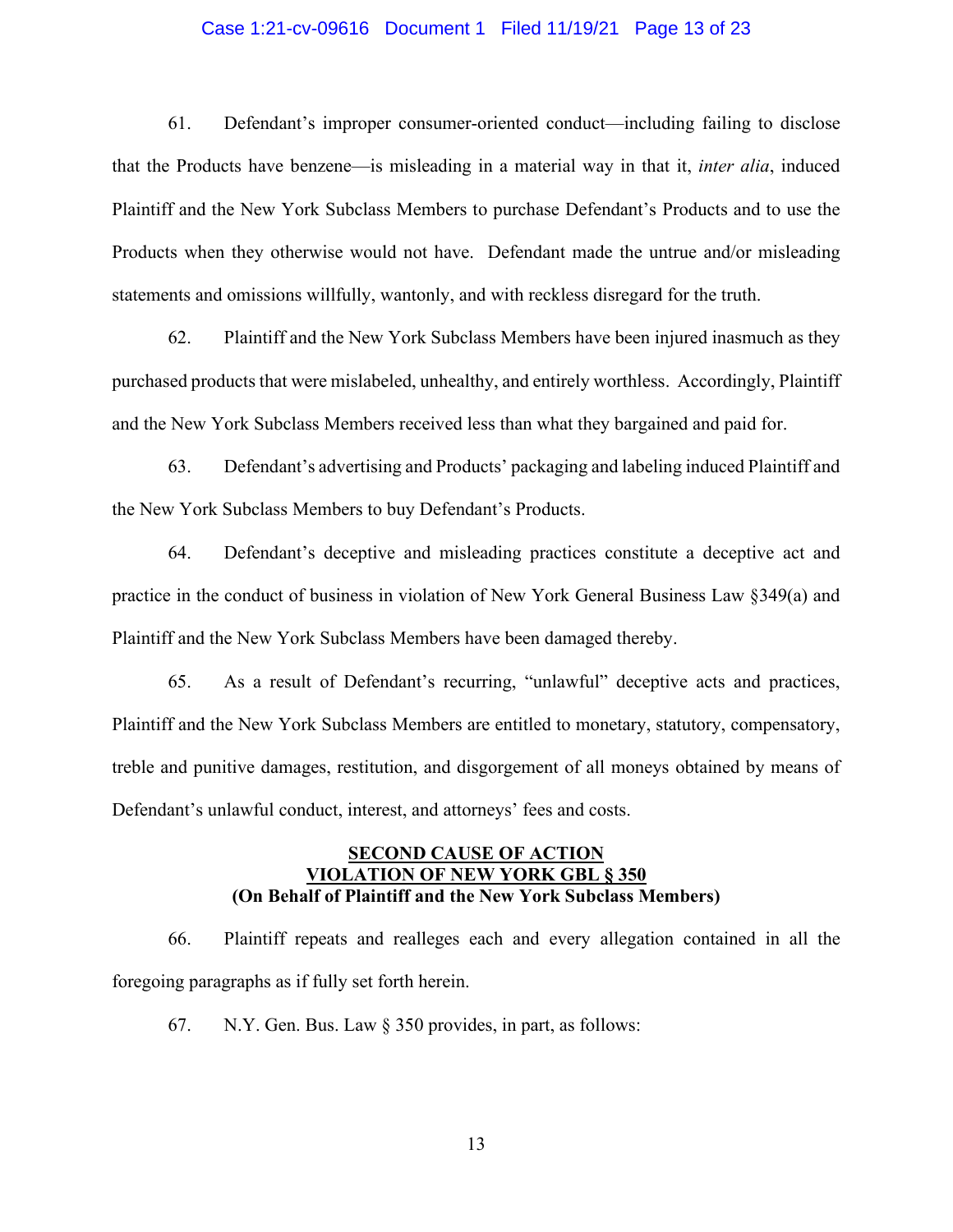False advertising in the conduct of any business, trade, or commerce or in the furnishing of any service in this state is hereby declared unlawful.

68. N.Y. Gen. Bus. Law § 350a(1) provides, in part, as follows:

The term 'false advertising, including labeling, of a commodity, or of the kind, character, terms or conditions of any employment opportunity if such advertising is misleading in a material respect. In determining whether any advertising is misleading, there shall be taken into account (among other things) not only representations made by statement, word, design, device, sound or any combination thereof, but also the extent to which the advertising fails to reveal facts material in the light of such representations with respect to the commodity or employment to which the advertising relates under the conditions proscribed in said advertisement, or under such conditions as are customary or usual . . .

69. Defendant's labeling and advertisements contain untrue and materially misleading statements and omissions concerning its Products inasmuch as they misrepresent that the Products are safe for use and don't list that the Products contain benzene.

70. Plaintiff and the New York Subclass Members have been injured inasmuch as they relied upon the labeling, packaging, and advertising and purchased Products that were mislabeled, unhealthy, and entirely worthless. Accordingly, Plaintiff and the New York Subclass Members received less than what they bargained and paid for.

71. Defendant's advertising, packaging, and Products' labeling induced Plaintiff and the New York Subclass Members to buy Defendant's Products.

72. Defendant made its untrue and/or misleading statements and representations willfully, wantonly, and with reckless disregard for the truth.

73. Defendant's conduct constitutes multiple, separate violations of N.Y. Gen. Bus. Law § 350.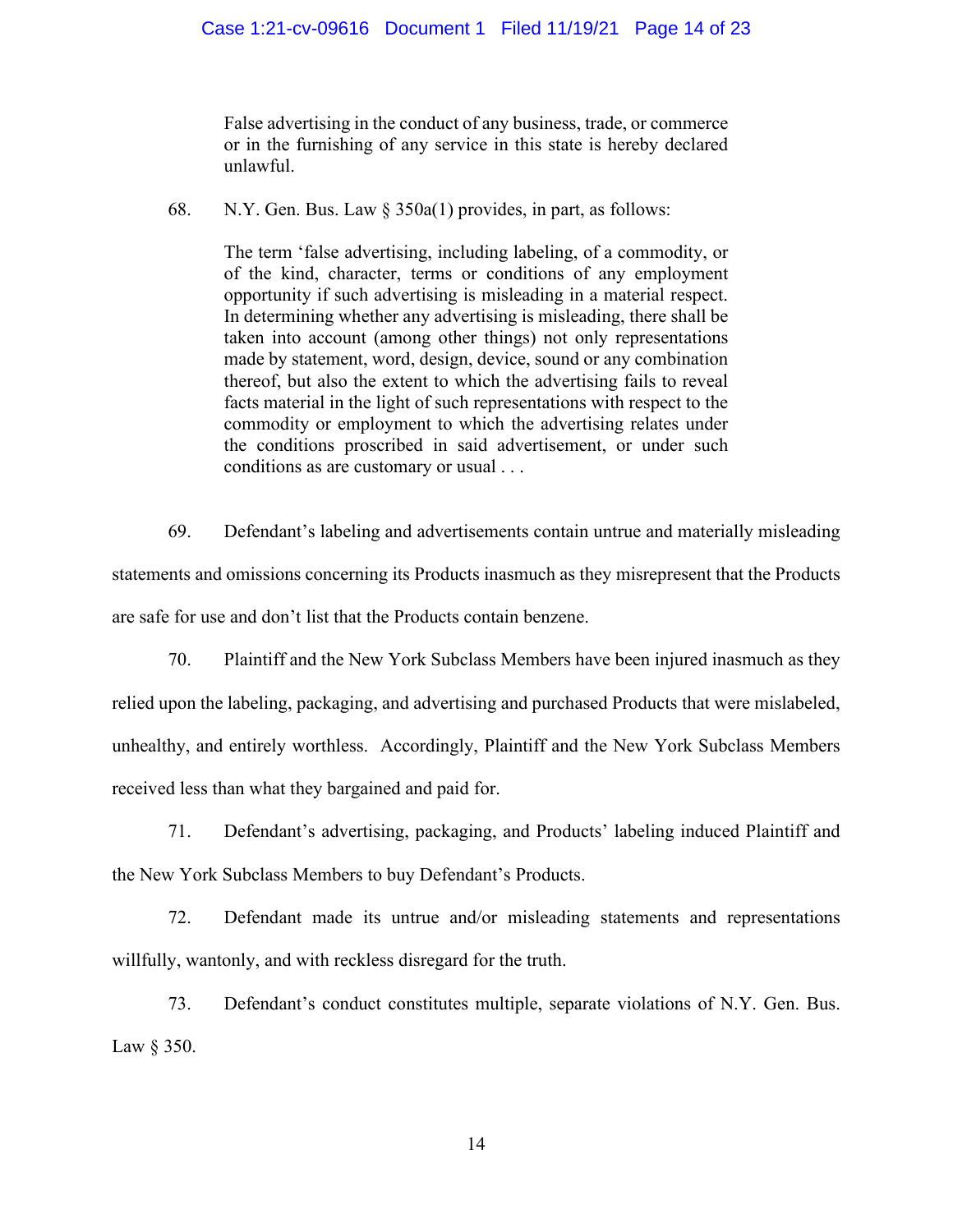## Case 1:21-cv-09616 Document 1 Filed 11/19/21 Page 15 of 23

74. Defendant made the material misrepresentations described in this Complaint in its advertising and on the Products' packaging and labeling.

75. Defendant's material misrepresentations were substantially uniform in content, presentation, and impact upon consumers at large. Moreover, all consumers purchasing the Products were and continue to be exposed to Defendant's material misrepresentations.

76. As a result of Defendant's recurring, "unlawful" deceptive acts and practices, Plaintiff and New York Subclass Members are entitled to monetary, statutory, compensatory, treble and punitive damages, restitution, and disgorgement of all moneys obtained by means of Defendant's unlawful conduct, interest, and attorneys' fees and costs.

# **THIRD CAUSE OF ACTION BREACH OF EXPRESS WARRANT (On Behalf of Plaintiff and All Class Members)**

77. Plaintiff repeats and realleges each and every allegation contained in the foregoing paragraphs as if fully set forth herein.

78. Defendant provided Plaintiff and Class Members with an express warranty in the form of written affirmations of fact promising and representing that the Products are safe for use and do not contain benzene.

79. The above affirmations of fact were not couched as "belief" or "opinion," and were not "generalized statements of quality not capable of proof or disproof."

80. These affirmations of fact became part of the basis for the bargain and were material to Plaintiff and Class Members' transactions.

81. Plaintiff and Class Members reasonably relied upon Defendant's affirmations of fact and justifiably acted in ignorance of the material facts omitted or concealed when they decided to buy Defendant's Products.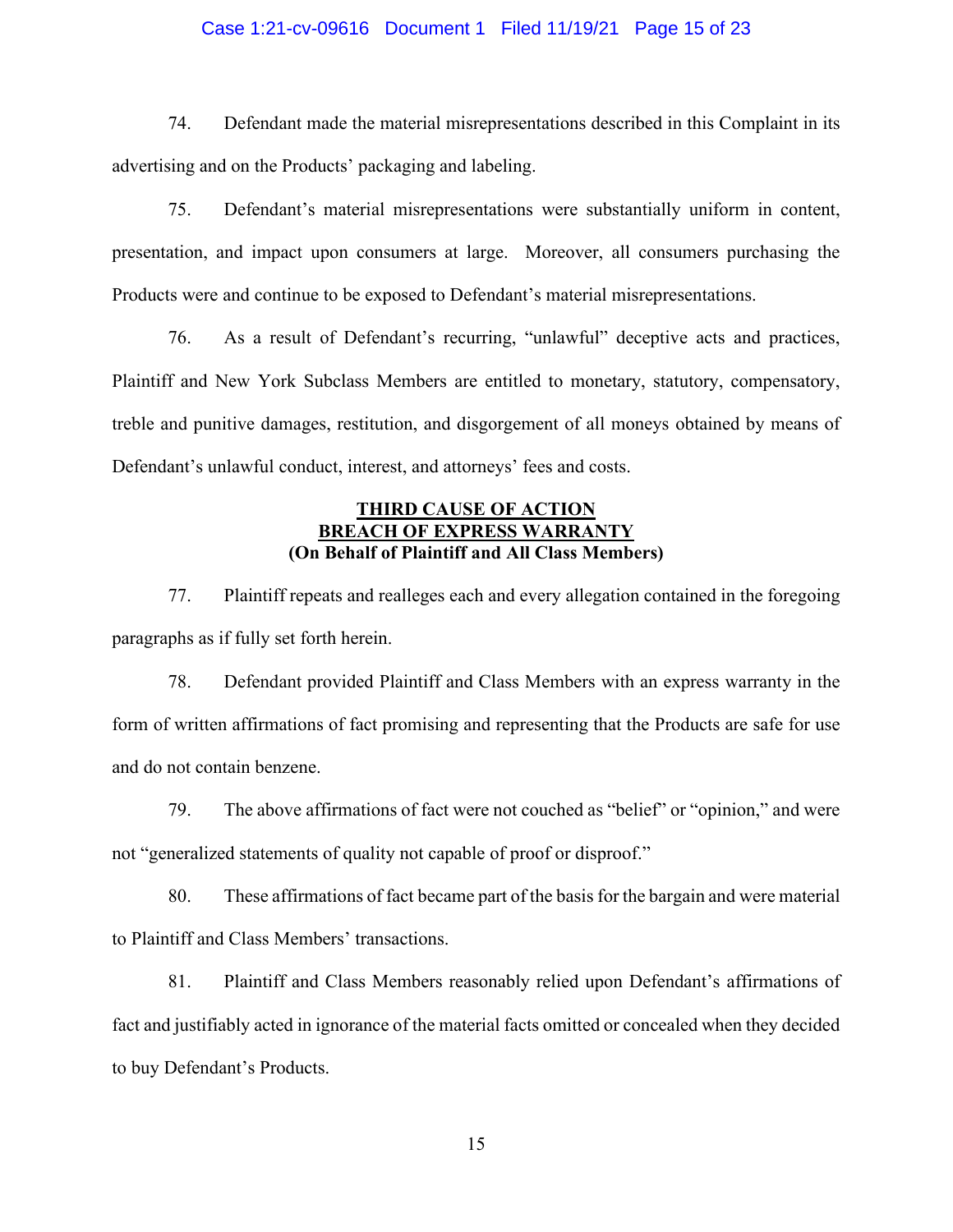## Case 1:21-cv-09616 Document 1 Filed 11/19/21 Page 16 of 23

82. Defendant knowingly breached the express warranties by including benzene in the Products sold to Plaintiff and the Class without properly notifying them of its inclusion in the Products.

83. Within a reasonable time after it knew or should have known, Defendant did not change the Products' labels to include benzene in the ingredient list.

84. Defendant thereby breached the following state warranty laws:

- a. Code of Ala. § 7-2-313;
- b. Alaska Stat. § 45.02.313;
- c. A.R.S. § 47-2313;
- d. A.C.A. § 4-2-313;
- e. Cal. Comm. Code § 2313;
- f. Colo. Rev. Stat. § 4-2-313;
- g. Conn. Gen. Stat. § 42a-2-313;
- h. 6 Del. C. § 2-313;
- i. D.C. Code § 28:2-313;
- j. Fla. Stat. § 672.313;
- k. O.C.G.A. § 11-2-313;
- l. H.R.S. § 490:2-313;
- m. Idaho Code § 28-2-313;
- n. 810 I.L.C.S. 5/2-313;
- o. Ind. Code § 26-1-2-313;
- p. Iowa Code § 554.2313;
- q. K.S.A. § 84-2-313;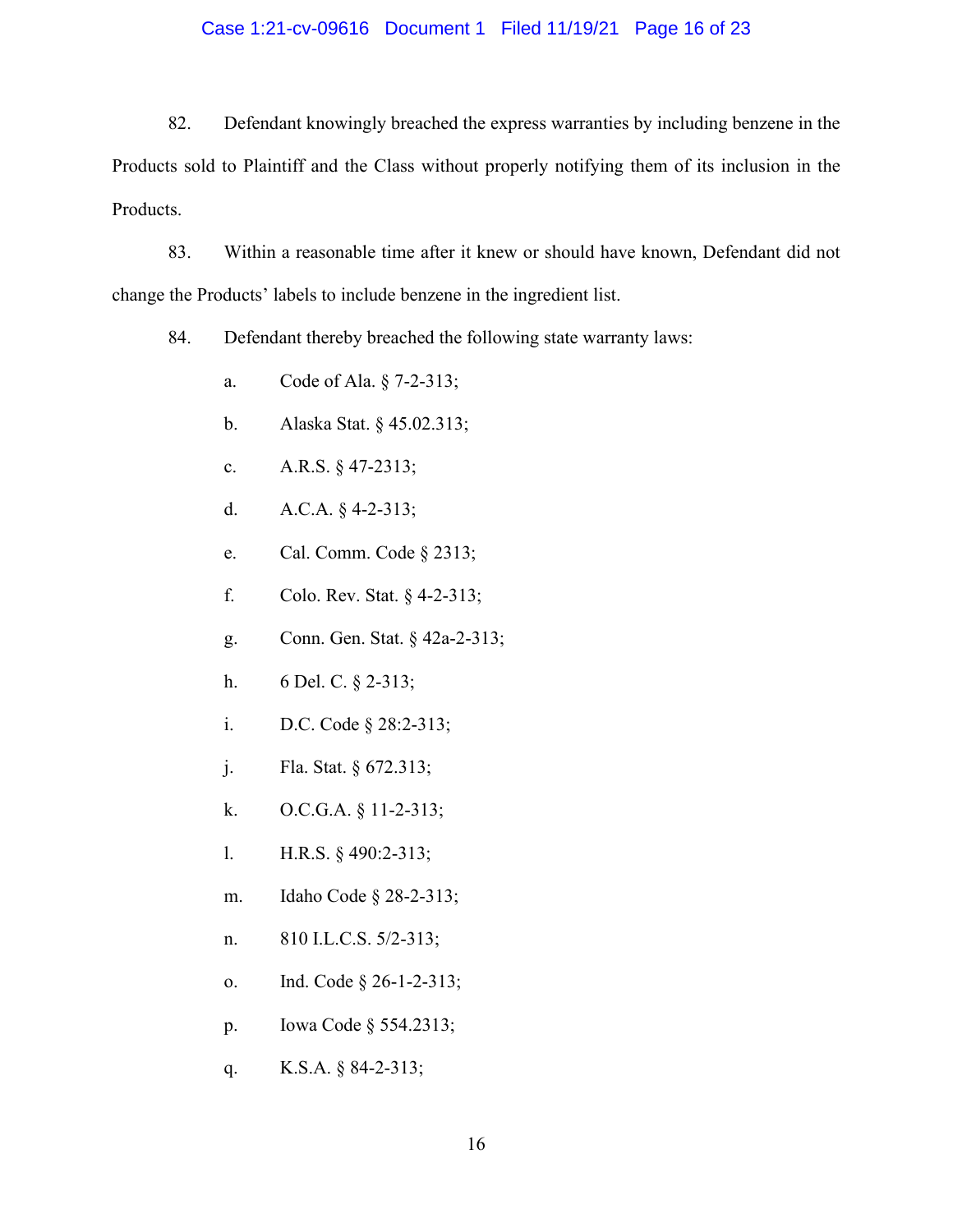- r. K.R.S. § 355.2-313;
- s. 11 M.R.S. § 2-313;
- t. Md. Commercial Law Code Ann. § 2-313;
- u. 106 Mass. Gen. Laws Ann. § 2-313;
- v. M.C.L.S. § 440.2313;
- w. Minn. Stat. § 336.2-313;
- x. Miss. Code Ann. § 75-2-313;
- y. R.S. Mo. § 400.2-313;
- z. Mont. Code Anno. § 30-2-313;
- aa. Neb. Rev. Stat. § 2-313;
- bb. Nev. Rev. Stat. Ann. § 104.2313;
- cc. R.S.A. 382-A:2-313;
- dd. N.J. Stat. Ann. § 12A:2-313;
- ee. N.M. Stat. Ann. § 55-2-313;
- ff. N.Y. U.C.C. Law § 2-313;
- gg. N.C. Gen. Stat. § 25-2-313;
- hh. N.D. Cent. Code § 41-02-30;
- ii. II. O.R.C. Ann. § 1302.26;
- jj. 12A Okl. St. § 2-313;
- kk. Or. Rev. Stat. § 72-3130;
- ll. 13 Pa. Rev. Stat. § 72-3130;
- mm. R.I. Gen. Laws § 6A-2-313;
- nn. S.C. Code Ann. § 36-2-313;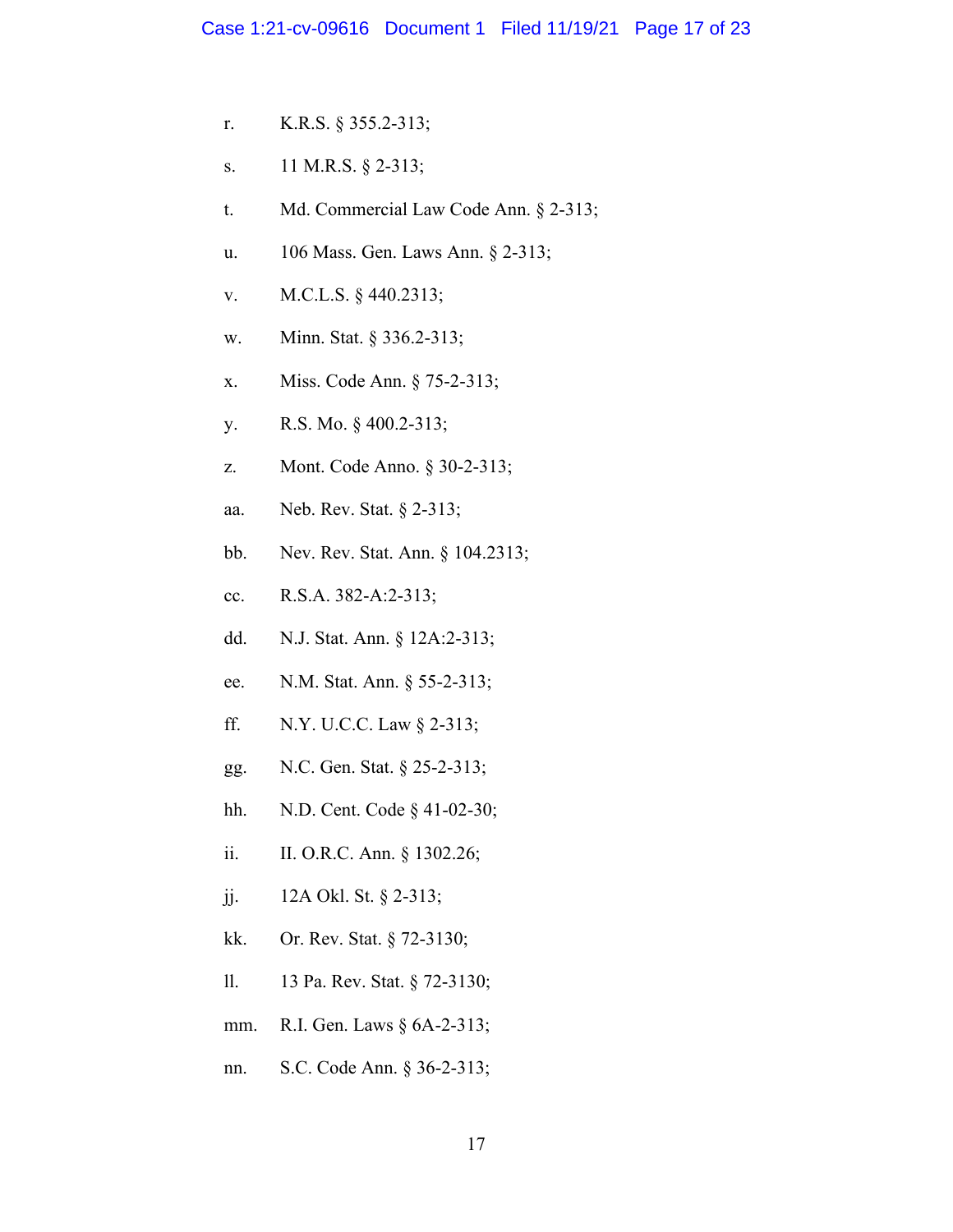- oo. S.D. Codified Laws, § 57A-2-313;
- pp. Tenn. Code Ann. § 47-2-313;
- qq. Tex. Bus. & Com. Code § 2.313;
- rr. Utah Code Ann. § 70A-2-313;
- ss. 9A V.S.A. § 2-313;
- tt. Va. Code Ann. § 59.1-504.2;
- uu. Wash. Rev. Code Ann. § 6A.2-313;
- vv. W. Va. Code § 46-2-313;
- ww. Wis. Stat. § 402.313; and
- xx. Wyo. Stat. § 34.1-2-313.
- 85. As a direct and proximate result of Defendant's breach of the express warranties,

Plaintiff and Class Members were damaged in the amount of the price they paid for the Products, in an amount to be proven at trial.

# **FOURTH CAUSE OF ACTION BREACH OF IMPLIED WARRANTY OF MERCHANTABILITY (On Behalf of Plaintiff and All Class Members)**

86. Plaintiff brings this count on behalf of herself and the Class and repeats and realleges all previous paragraphs, as if fully included herein.

87. Defendant sold and Plaintiff and Class Members purchased the Products.

88. When sold by Defendant, the Products were not merchantable, did not pass without objection in the trade under the label description, were not of adequate quality within that description, were not fit for the ordinary purposes for which such goods are used, and did not conform to the promises or affirmations of fact made on their container or label.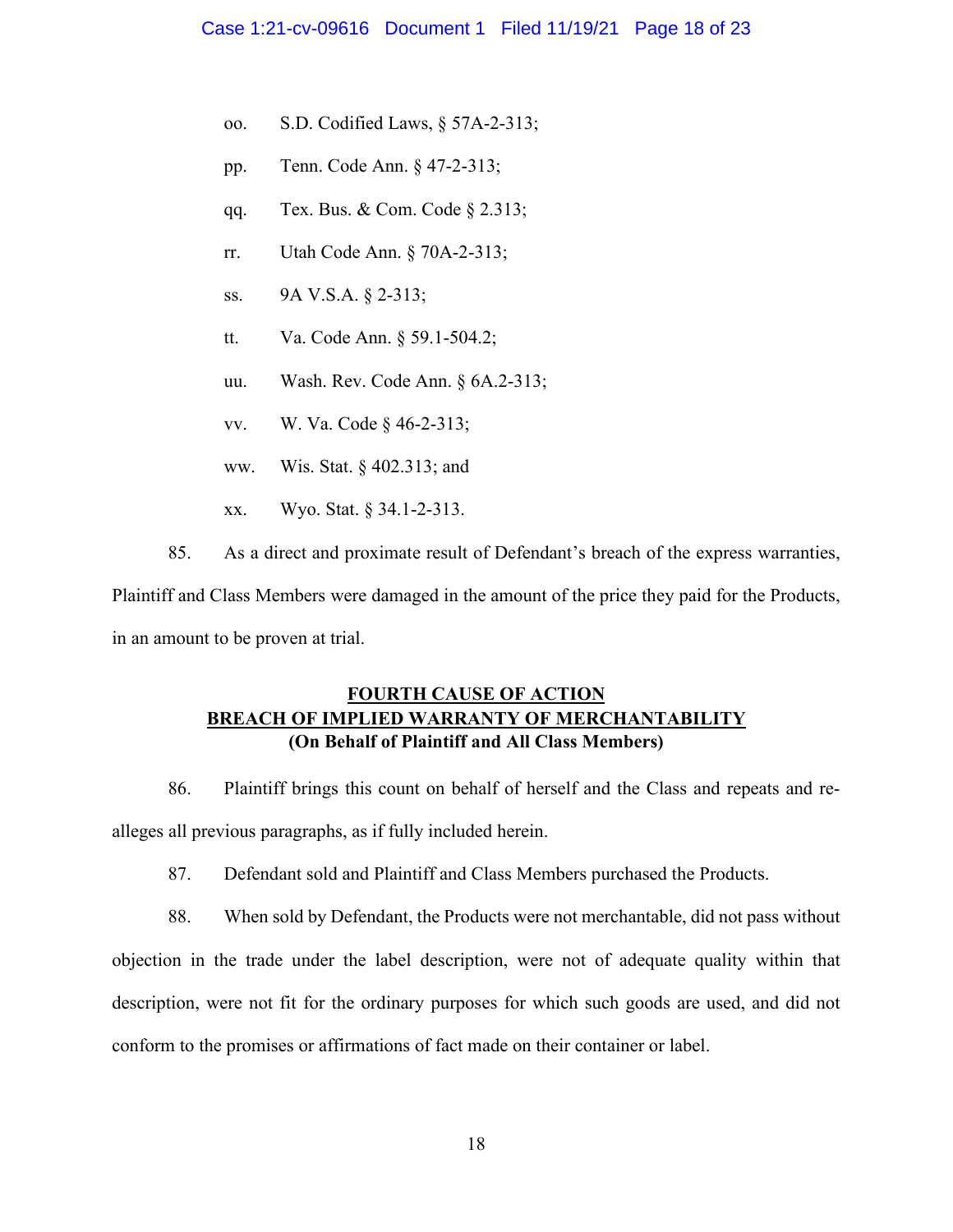### Case 1:21-cv-09616 Document 1 Filed 11/19/21 Page 19 of 23

89. Because the Products contain benzene, they in no way were safe for use as body spray products.

90. As a direct result of Defendant's Products being unfit for their intended purpose and/or otherwise not merchantable, Plaintiff and Class members were damaged because they would not have purchased Defendant's Products had they known the true facts regarding the benzene content.

# **FIFTH CAUSE OF ACTION FRAUDULENT CONCEALMENT (On Behalf of Plaintiff and All Class Members)**

91. Plaintiff repeats and realleges each and every allegation contained in the foregoing paragraphs as if fully set forth herein.

92. Defendant concealed and failed to disclose on the Product's packaging and labeling the material fact that the Products contained benzene, and that the Products were not safe or healthy for use.

93. Defendant had knowledge that the Products contained benzene, and that the Products were not safe or healthy for use.

94. Defendant had a duty to disclose that the Products contained benzene, and that the Products were not safe or healthy for use.

95. Defendant had superior knowledge or means of knowledge available to it and knew that Plaintiff and Class Members would rely upon the representations and omissions of Defendant regarding the quality and ingredients of its Products. Consumers lack the meaningful ability to test or independently ascertain or verify whether a product contains benzene, especially at the point of sale.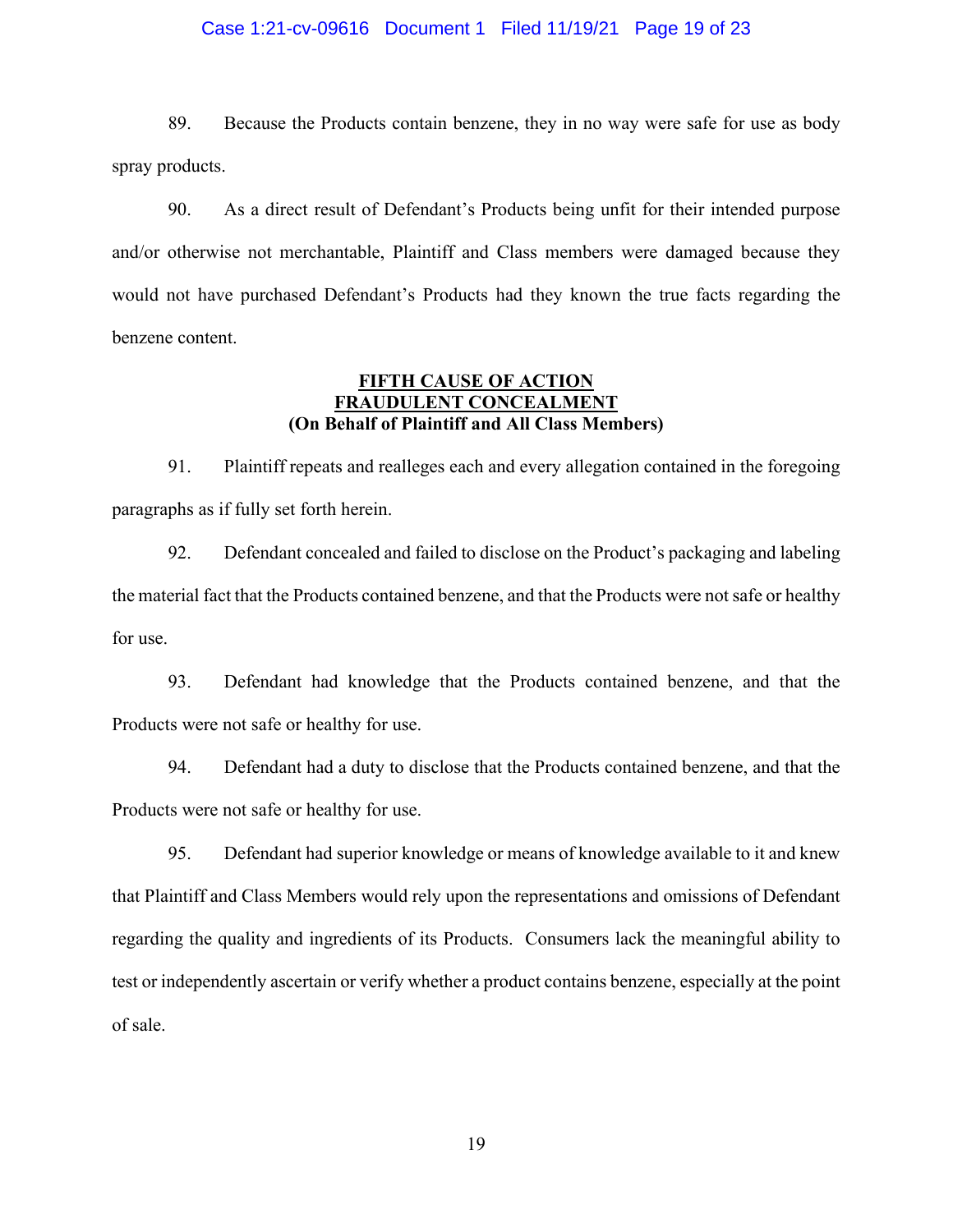### Case 1:21-cv-09616 Document 1 Filed 11/19/21 Page 20 of 23

96. Defendant's concealment was material and intentional because people are concerned with what is in the products that they are putting onto and into their bodies. Consumers such as Plaintiff and the Class Members are influenced by the ingredients listed, as well as any warnings (or lack thereof) on the products they buy. Defendant knows that if it had not omitted that the Products contained benzene, then Plaintiff and the Class would not have purchased the Products at all; however, Defendant wanted to increase sales and profits.

97. Defendant's concealment misled Plaintiff and the Class as to the true nature of what they were buying and putting onto and into their bodies.

98. Defendant fraudulently concealed that the Products contained benzene and that the Products were not safe or healthy for use. Consequently, Plaintiff and the other members of the Class have suffered injury and are entitled to damages in an amount to be proven at trial.

# **SIXTH CAUSE OF ACTION MEDICAL MONITORING (On Behalf of Plaintiff and All Class Members)**

99. Plaintiff repeats and realleges each and every allegation contained in the foregoing paragraphs as if fully set forth herein.

100. As a result of Defendant's negligence, Plaintiff and Class Members have been exposed to the carcinogen benzene.

101. As a proximate result of Plaintiff and Class Members' exposure to benzene, Plaintiff and Class Members have a significantly increased risk of serious medical complications, including ailments such as bone marrow harm and blood cancer (such as leukemia).

102. A monitoring procedure exists that makes the early detection of these types of ailments possible.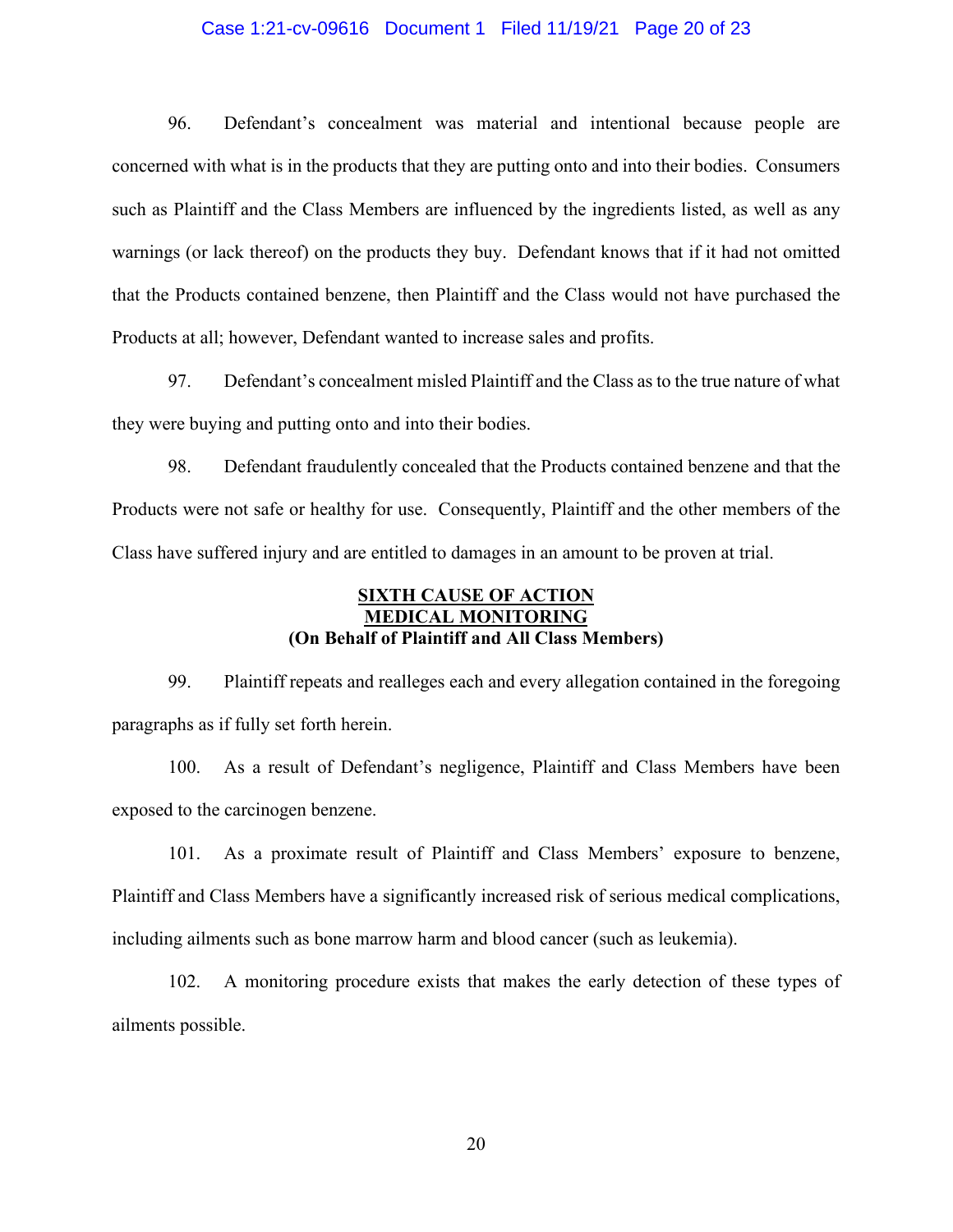### Case 1:21-cv-09616 Document 1 Filed 11/19/21 Page 21 of 23

103. The prescribed monitoring program is reasonably necessary according to contemporary scientific principles.

104. Defendant's acts were willful, wanton, or reckless and conducted with a reckless indifference to the health and rights of Plaintiff and Class Members.

# **SEVENTH CAUSE OF ACTION UNJUST ENRICHMENT (On Behalf of Plaintiff and All Class Members in the Alternative)**

105. Plaintiff repeats and realleges each and every allegation contained in the foregoing paragraphs as if fully set forth herein.

106. Plaintiff, on behalf of herself and consumers nationwide, brings a claim for unjust enrichment.

107. Defendant's conduct violated, *inter alia*, state and federal law by manufacturing, advertising, marketing, and selling the Products while misrepresenting and omitting material facts.

108. Defendant's unlawful conduct, as described in this Complaint, allowed Defendant to knowingly realize substantial revenues from selling the Products at the expense of, and to the detriment or impoverishment of, Plaintiff and Class Members and to Defendant's benefit and enrichment. Defendant has thereby violated fundamental principles of justice, equity, and good conscience.

109. Plaintiff and Class Members conferred significant financial benefits and paid substantial compensation to Defendant for the Products, which were not as Defendant represented them to be.

110. It is inequitable for Defendant to retain the benefits conferred by Plaintiff and Class Members' overpayments.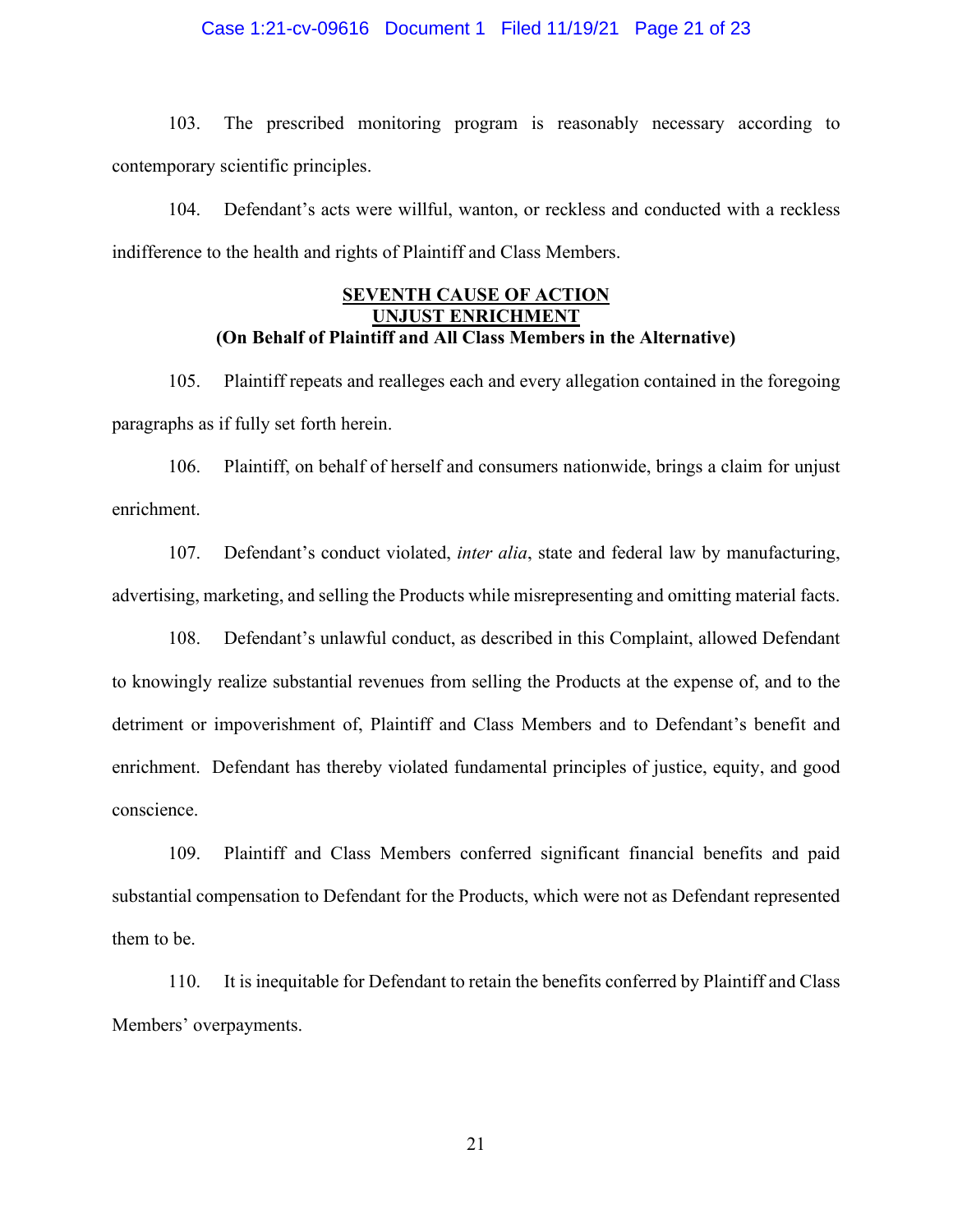#### Case 1:21-cv-09616 Document 1 Filed 11/19/21 Page 22 of 23

111. Plaintiff and Class Members seek establishment of a constructive trust from which Plaintiff and Class Members may seek restitution.

#### **JURY DEMAND**

Plaintiff demands a trial by jury on all issues.

**WHEREFORE**, Plaintiff, on behalf of herself and the Class, prays for judgment as follows:

- (a) Declaring this action to be a proper class action and certifying Plaintiff as the representative of the Class under Rule 23 of the Federal Rules of Civil Procedure;
- (b) Entering preliminary and permanent injunctive relief against Defendant, directing Defendant to correct its practices and to comply with New York's relevant consumer protection laws;
- (c) An Order requiring Defendant to establish a blood testing program for Plaintiff and the Class, as well as to establish a medical monitoring protocol for Plaintiff and the Class to monitor individuals' health and diagnose at an early stage any ailments associated with exposure to benzene;
- (d) Awarding monetary damages and treble damages;
- (e) Awarding statutory damages of \$50 per transaction, and treble damages for knowing and willful violations, pursuant to N.Y. GBL § 349;
- (f) Awarding statutory damages of \$500 per transaction pursuant to N.Y. GBL § 350;
- (g) Awarding punitive damages;
- (h) Awarding Plaintiff and Class Members their costs and expenses incurred in this action, including reasonable allowance of fees for Plaintiff's attorneys, experts, and reimbursement of Plaintiff's expenses; and
- (i) Granting such other and further relief as the Court may deem just and proper.